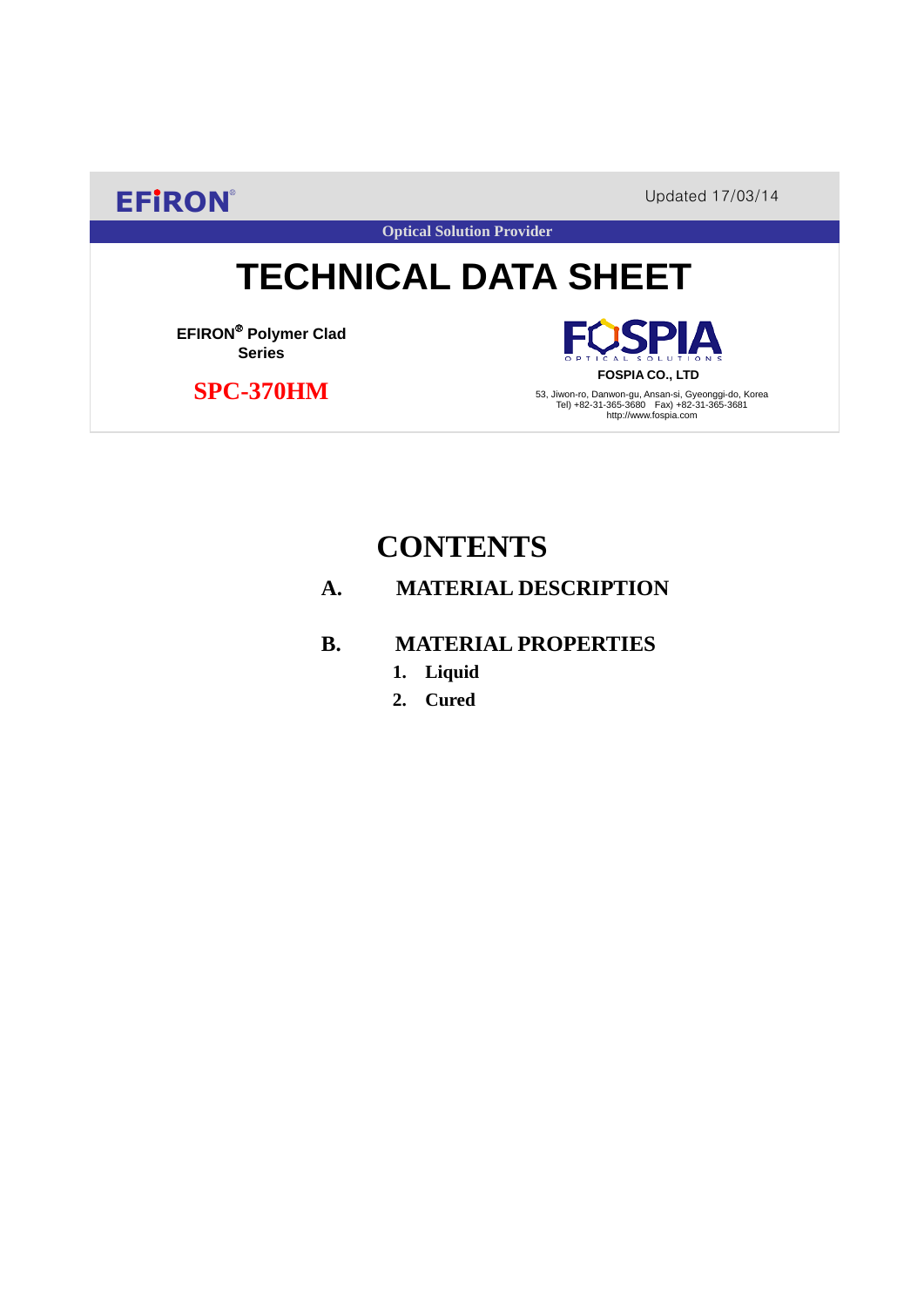## A. MATERIAL DESCRIPTION

 $EFINON^{\circledR}$  SPC-370HM coating is a radiation-curable acrylate useful for polymer cladding making processes. EFIRON<sup>®</sup> SPC-370HM coating has suitable glass transition temperature, rapid cure property, non-yellowing, thermal resistance, high oxidative and hydrolytic (moisture) stability, which are required by optical fiber industry applications.

#### **1. CURING CONDITION**

Minimum UV dose of  $EPIRON^{\circledR}$  SPC-370HM for complete cure is 1000 mJ/cm<sup>2</sup> under a nitrogen environment. However, the minimum dosage is heavily dependent upon the thickness of the PC layer.

#### **2. STORAGE**

 $EFINON^{\circledR}$  SPC-370HM polymer cladding coating can polymerize under improper storage conditions. Store materials away from direct sunlight and presence of oxidizing agents and free radicals. Storage temperature range is between  $10^{\circ}$  to 30℃.

#### **3. PRECAUTION**

 $EFINON^{\circledR}$  SPC-370HM polymer cladding coating materials can cause skin and eye irritation after contact. Therefore, avoid direct contact with these materials. If contact occurs, immediately rinse affected areas copiously with water.

#### **4. NOTES**

The information contained herein is believed to be reliable but is not to be taken as representation, warranty or guarantee and customers are urged to make their own tests.